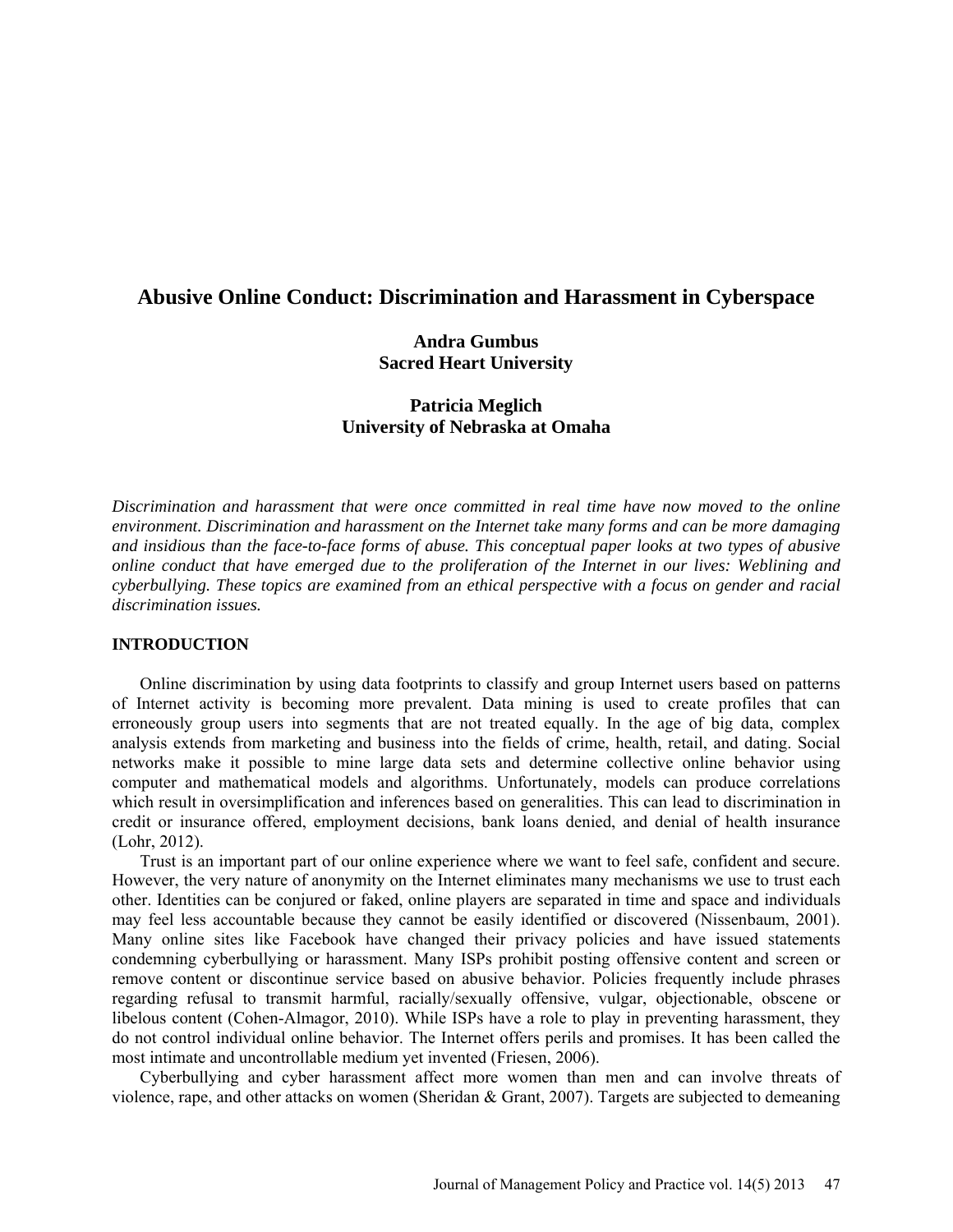and threatening behavior that can make women vulnerable when they are online. Women have adopted coping mechanisms such as changing their names and refusing to use the Internet or reduce their participation based on fear of future harassment. This can negatively affect career advancement and reduce their ability to socialize and connect using technology. This phenomenon results in men assuming a superior position both personally and professionally and can reduce gender equality in our technologydriven world.

The law does not protect against cyberbullying and women often do not complain or report cyber gender harassment because the public may trivialize the harassment or dismiss it as "just a prank" (Citron, 2009a). Identifying cyberbullying as a form of discrimination can serve to educate and change societal responses by making it unlawful to harass on the Internet. We are at a point where the norms of acceptable online conduct are being challenged and norms are needed to control behavior by regulating and legislating against cyberbullying.

#### **MODERN-DAY REDLINING (AKA WEBLINING)**

The term redlining was first used in the 1970s to describe the failure of banks, insurers and other service providers to offer services to residents of the inner city, where a red line was literally drawn on a map to indicate locations where the company would not conduct business. Redlining led to denying home loans to African-Americans regardless of income level and other racially discriminatory practices. Today, the map we use to redline is not a geographical one, but a map of how we navigate the internet, where we go, how much time we spend, what we consume, and what we purchase.

There are no laws that prohibit data aggregation practices that assign individuals to arbitrary groups based on their online behavior. Some have called for a "do not track" law similar to the "do not call" law. A 2008 Consumer Reports poll of 2000 found that 93% felt that internet companies should ask permission before using personal data, and 72% wanted to opt out of online tracking" (Consumers Union, 2008). The European Commission introduced a privacy law that requires web companies to obtain explicit consent before using personal information and gives citizens the power to demand that their data be deleted. All European countries, Canada, Australia, and many Latin American countries have stronger privacy laws than those in the United States. We can only speculate as to the reasons. Is it because privacy is not an issue in the U.S.? Is it because public sentiment favors business over individual rights? Do Americans value the interests of consumers and companies over personal information? Is it because of the significant revenue generated through information trade?

Redlining refers to physical spaces and neighborhoods but discrimination can occur in virtual spaces like Web sites where people are profiled and sorted into groups that are categorized for differential pricing and services. Preferred status would result in favorable interest rates, increased services, and preferential treatment. Marcia Stepanek of Business Week coined the term "weblining" in 2000 when she described how banks ranked their customers and assigned different fees and services based on the rank (Stepanek, Green, Rosenbush, Segd, & Hof, 2000).

This new version of redlining, termed weblining, is defined as "denying people opportunities based on their digital selves." (Andrews, 2012). An online search for information about a medical illness for a friend might result in a denial of insurance based on the assumption that the websurfer had the illness. All websurfers who conduct a similar search would be grouped together and treated as if they have the disease. Insurability, favorable credit card interest rates, and other decisions may be made based upon where someone lives or due to particular online activities. This kind of data aggregation has many negative social ramifications based on assuming individuals in these artificial groups have significant commonalities upon which important decisions may be based.

We now use the term "weblining" in a broader sense than just price discrimination. Weblining refers to the exclusion of classes of consumers from the marketplace based on characteristics of groups not individuals. Individuals in an undesirable group may be denied a loan or credit based on generic characteristics of the group. The decision maker bases the decision on a prediction about the profitability of the members of the group rather than on each individual's unique behavior. People are not treated as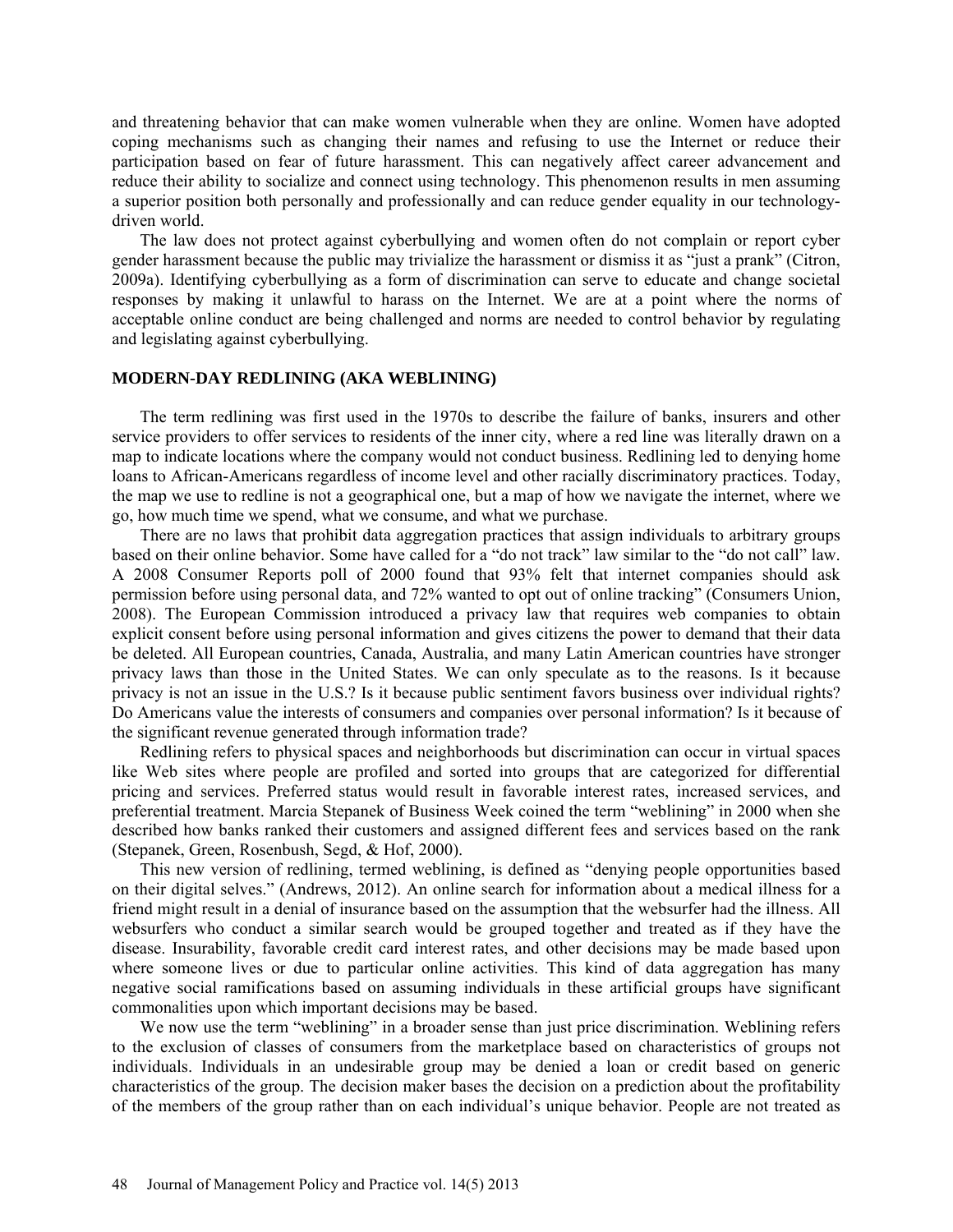individuals and therefore unjust and unfair practices may prevail. Is this not contrary to what the Internet stands for? Ideally the Internet serves as an equalizer that increases democracy and gives a voice to the powerless. When the Internet is used to redline it creates inequalities and barriers to access. If insurance companies exclude segments of the marketplace and limit their sales efforts to the financially well off there may be a disparate impact affecting members of disadvantaged groups. Entire swaths of the population may have difficulty in obtaining reasonably priced insurance, credit, and access to financial and other services. (Chin-Hul & Kleiner, 1999).

At the very least, the quality and validity of information collected on individuals that is relied upon by decision makers may be questionable. Information bits can be taken out of context, may be irrelevant, and might be based on worthless assumptions. This information can be sold to various organizations and move from firm to firm, unchecked for accuracy and appropriateness. This careless disregard penalizes individuals for their predicted, not actual behavior. (http:ecommerce.hostip.info/pages/1078/Weblining-Internet-Redlining)

A lawsuit was filed in 2000 by a resident living in a predominantly black neighborhood that was denied service by an online retailer because of where he lived. The company redlined this neighborhood among others, claiming that their business targets communities with high internet usage, not based on racial or other socio-economic demographics. This is an example of how redlining has spread to cyberspace (Marquess, 2000).

Unfortunately, Weblining captures more than customer related behavior and this is of greater concern to privacy advocates. Companies maintain credit histories, shopping habits, and personal online activity, and other personal preferences such as health, lifestyle, sexual orientation, race, and politics that go beyond what we buy. If this information gets into the wrong hands it can easily lead to social prejudice or worse forms of outcasting and stereotyping. It can also construct a barrier to upward mobility and place the disadvantaged at greater harm as our lives become more intertwined with technology. Using customer relationship management software to grade or rank customers is becoming more common but this can have a negative effect on fairness perceptions if customers recognize the differential treatment and believe it to be unjust (Holbrook & Kulick, 2001).

### **PRIVACY IN THE TECHNOLOGY AGE**

As we continue to share bits of personal information online on sites like Facebook, LinkedIn, Google, email, and shopping sites it naturally raises basic questions about who should have access to this information. Do we sacrifice our privacy for increased convenience? Do we accept increased security at the expense of privacy? (Freidman, 2012).

A four dimensional perspective has historically been used to explain the legal perspective on privacy. The dimensions are:

- Intrusion or physically invading personal solitude or seclusion
- Disclosure of embarrassing private facts
- False public portrayals
- The use of a person's image or identity without permission.

Privacy can be defined in terms of information control and data protection along with the rights we have regarding the collection, processing, and storage of our personal information. The definition has been expanded to include dissemination and use of data. (Phelps, Nowak, & Ferrell, 2000). Control relates to whether or not the individual is provided an opt-in or opt-out choice for various uses of their information. Most firms do not provide details on how information will be collected or used. Social networking platforms are no different in failing to delineate possible uses of information gathered on a site.

Privacy is being redefined in the age of technology. Nissenbaum (2004) cites public surveillance as one of the most controversial challenges to privacy. She proposed a new benchmark for privacy termed "contextual integrity". This means that the context dictates the appropriateness of information gathering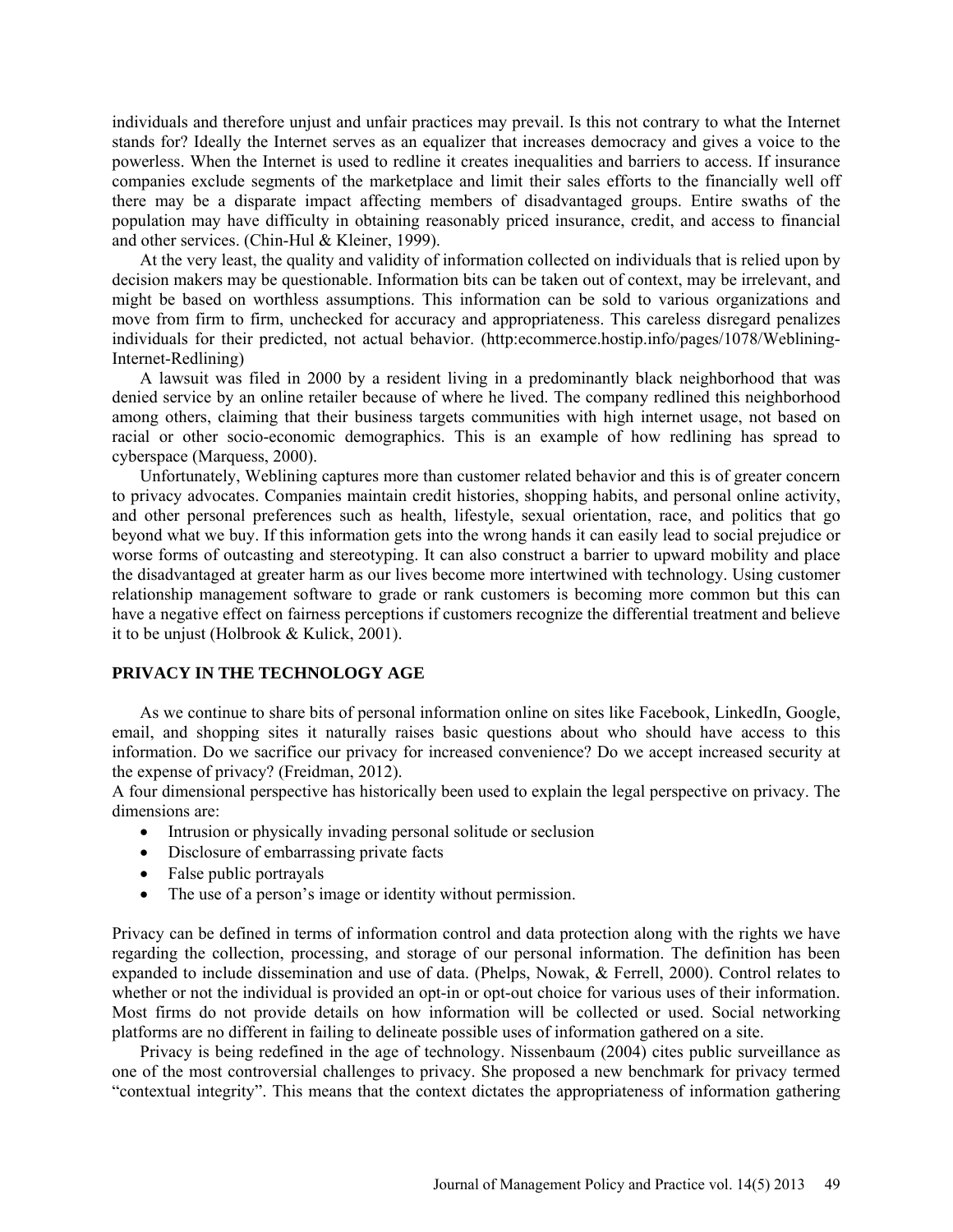and dissemination and the norms of distribution in that context. Norms of appropriateness dictate what information about individuals is appropriate to reveal in a certain context. Norms of flow or distribution of information govern the movement or transfer of information from one party to another. A privacy violation occurs whenever one of these norms is violated.

Three principles regarding privacy are proposed (Nissenbaum, 2004).

- Limiting surveillance of citizens and use of information about them. This first principle deals with the imbalance of power between individuals and large corporations and the fact that it is easier for record keeping systems to affect people than vice versa.
- Restricting access to sensitive, personal or private information. This second principle focuses on standards of confidentiality and highlights the notion that sensitive information about habits, actions, and relations is private and should be protected.
- Curtailing intrusions into places deemed private or personal. This third principle is founded on the premise that certain spaces or places (such as one's home) are sacred and should not be violated or intruded upon.

These principles have come under debate and the proliferation of technology in our lives has led to many grey areas regarding expectations of privacy. Our privacy is continually eroding as we rely more frequently on the Internet for our personal and professional lives. For many of us the trade-offs are worth it. Individuals may accept less privacy for more medical care, ease of financial transactions, easier shopping, and for the pleasure of social networking with friends. We have given up privacy under threats of safety and security and in many instances when we say our privacy has been invaded it is in reality a breach of security. Identity theft and the misuse of social security numbers are examples of a security breaches that can result in financial harm. Dyson distinguishes these from a breach of privacy where the harm a person feels is more personal and subjective. She argues that people should have control over what they disclose because disclosure is a personal and individual preference and privacy cannot be legislated nor defined as a one size fits all. Our expectations of privacy change over time and who we want to see our personal information and what information they should see changes over time (Dyson, 2008).

On February 23, 2012 President Obama outlined a set of privacy principles that provide consumers a one-click process to inform Internet companies whether they want online activity tracked (Wyatt, 2012). The administration seeks a win-win situation where consumers will have privacy and electronic commerce will also grow. Obama stated, "by following this blueprint, companies consumer advocates and policy makers can help protect consumers and ensure the Internet remains a platform for innovation and economic growth." (Wyatt, 2012). Congress will have to enact legislation and the browser companies will have to agree to new standards; a process which may take years. Then the Commerce Department will develop enforcement policies for a Consumer Privacy Bill of Rights to include individual control, transparency, security, access, accuracy and accountability (Wyatt, 2012).

#### **DATA MISUSE BY MARKETERS**

The proliferation of sharing encouraged by social networking sites is eroding our definition and sense of privacy and blending the private domain with the public domain. "As the scope of sharing personal information expands from a few friends to many sundry individuals grouped together under the Facebook label of 'friends,' disclosure becomes the norm and privacy becomes a quaint anachronism." Facebook's younger members are comfortable sharing while older members are not used to the levels of personal disclosure. Consumers have the option to block cookies that capture data by using features on the browser but most do not know how and do not block (Milne, 2000).

When we shop online we are usually unaware of how our personal information will be used nor do we understand the terms of release of information and cannot retract permission once given. There is not a fair exchange between business and consumer. This rampant misuse of information leads to significant privacy-related challenges in consumer data collection and use. Fundamental questions regarding the purpose and scope of data collection, informed consent, user control, and the like must be resolved.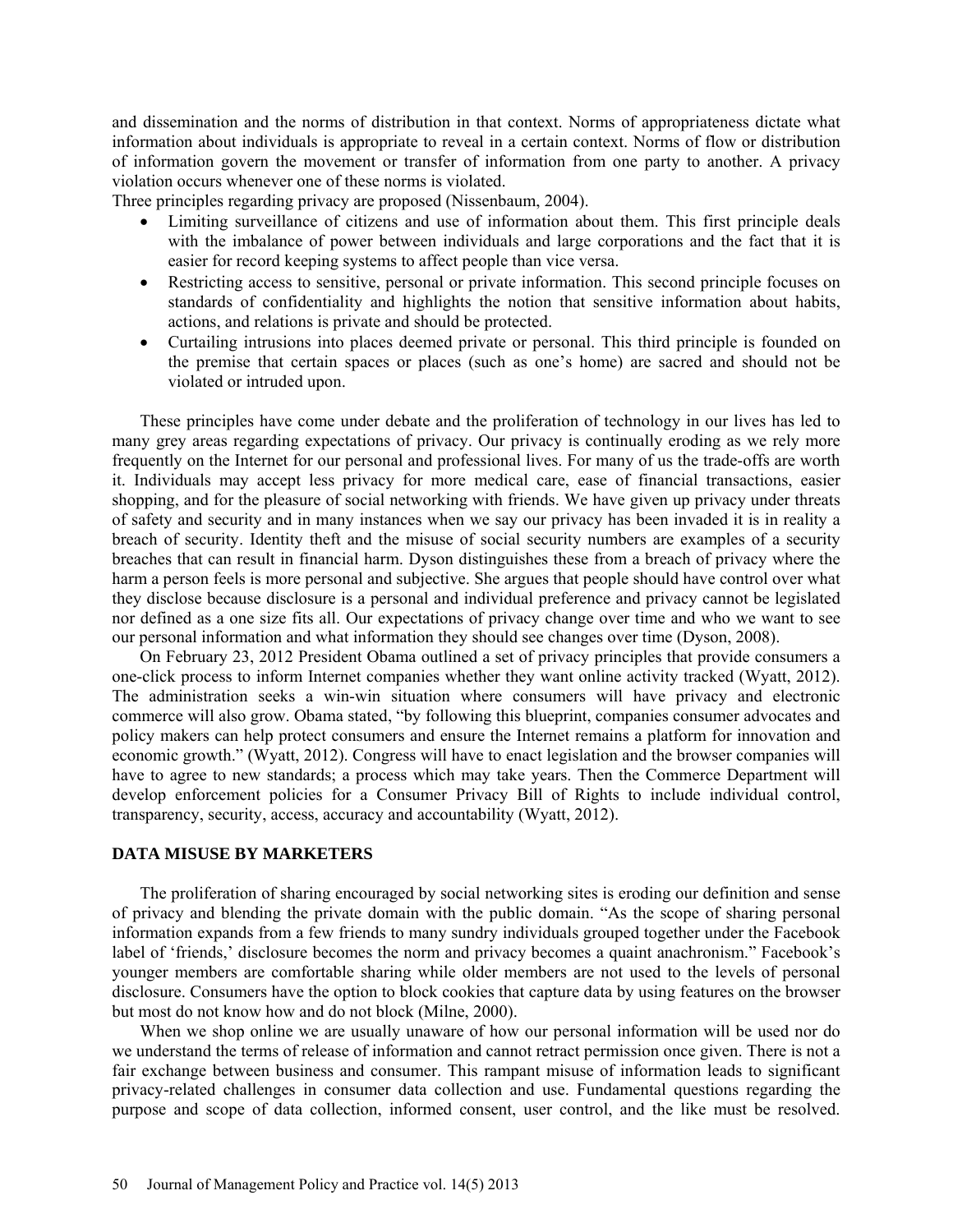Appropriate norms regarding consumer data collection for advertising and marketing purposes must be established. Standard metrics for utilizing consumer data for advertising purposes must be developed. A viable privacy standard must be agreed on, and the practical realities of a market where numerous metrics and privacy standards coexist must be addressed. Further, a legal concern exists about whether a consumer's online behavior should be viewed as speech or property.

Analytic software allows marketing firms to sort customer information into patterns in order to segment the customer base. Web-generated data can be collected from registration forms, online transactions, and other clickstream records. Marketers use clickstream data to analyze paths, shopping carts, key word searches, and entry and exit points. Decision tree models are used to sort customers into groups to make predictions about their behavior. Other tools such as market basket analysis let retailers know what items are bought together to enable personalized communication to the consumer. This aggregating or grouping of individuals into categories may be efficient for marketers, but the "group profile" may not be accurate for any individual in the group. This is the crux of the ethical issue with behavioral advertising – there are consequences that flow from the errors made in assigning an individual to a profile group that may have deleterious effects on his or her purchasing power.

Price discrimination occurs when the same item is sold to different people at different prices. Classifying customers into groups results in differential treatment of individuals based upon group attributes. A customer in the "desirable" group may be given a lower price than one in the "undesirable" group who may be offered the product at a higher cost, or perhaps not at all. Individuals in lower income and socio-economic groups can experience discrimination in the marketplace based on stereotypes and assumptions. This conflicts with the notion of equality and egalitarianism and results in charging the buyer the highest price they are willing to pay for an item. It may serve as a mechanism to cull the customer list. Less desirable customers may cease doing business with the firm. Customer relationship management and "ranking" customers into profitability tiers is nothing new. It has been practiced by banks, credit card companies, airlines and most service providers for decades. However, the sheer magnitude of the information available regarding online activity has grown exponentially and presents a greater risk of unfavorable treatment to the disadvantaged. Legal and consumer backlash can result from charging different prices to customers based on how profitable they are (Iyer, 2002).

Behavioral advertising involves tracking a consumer's online activities, including searches conducted, Web pages visited, and the content viewed, in order to deliver advertising targeted to that individual. The House Committee on Energy and Commerce solicited privacy standards from 33 cable and Internet companies to provide information on behavioral targeting. Regulators and privacy advocates are concerned because advertisers are becoming more sophisticated about tracking online activities. Some feel that electronic privacy legislation is needed to curb controversial new techniques like deep packet inspection. Marketers claim to protect privacy by maintaining individual anonymity and avoiding sensitive information such as HIV status. The problem intensifies due to the ever changing ways of tracking and handling data. The Federal Trade Commission has proposed that companies provide consumers control to opt out of tracking and to notify consumers if they change the way data is used or shared (Clifford, 2008). Even if profiling and tracking are acceptable to the customer they may not agree to the use of their data by advertisers who attempt to manipulate them to purchase things they did not intend to buy. Profiling can enable firms to avoid certain customers, block their access to information about products, or offer unfavorable terms to undesirable customers (Wiedman, Buxel, & Walsh, 2002). Consumer activists believe that some data capturing and tracking "malevolently manipulate consumers' economic decisions" (Garven, 2002).

Civil liberties groups feel that behavioral targeting is harmful. Others believe in self-regulation citing that it is not clear if consumers are being harmed. The Online Privacy Alliance and the Network Advertising Initiative asks members to follow guidelines on consumer notification and de-identifying information. A comprehensive federal privacy law may be the answer. A survey of 1000 users was conducted to determine concerns about advertisers tracking Web movement and targeting ads. Thirty nine percent of respondents were strongly opposed and only six percent strongly agreed with the practice (Clifford, 2008). During the 2012 presidential election campaign microtargeting was used to customize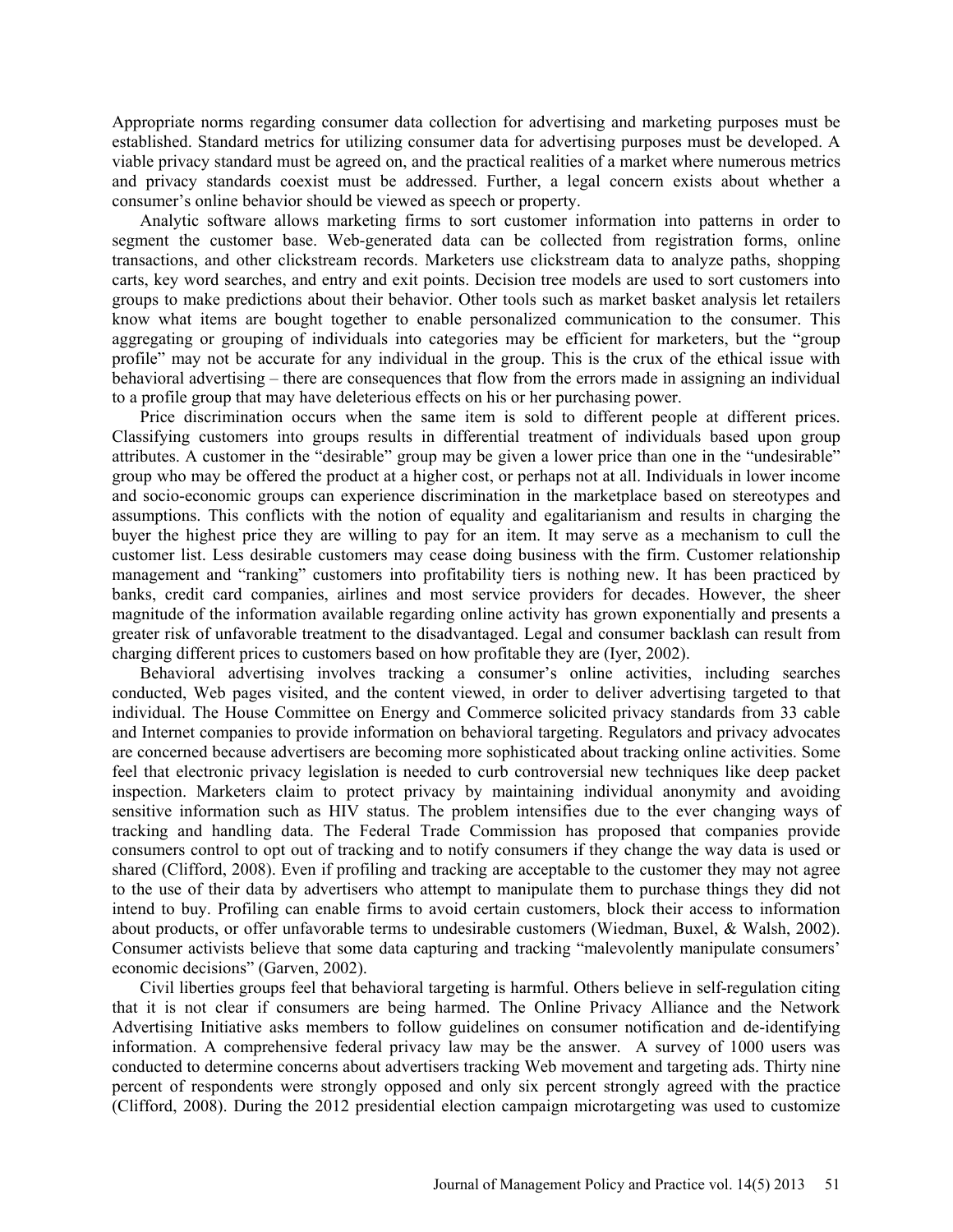ads to registered voters by analyzing consumer behavior both online and off. Microtargeting allows campaigns to focus specific messages to particular groups of voters. Two people in the same household could get two different messages due to the sophistication of this technique (Vega, 2012). Critics claim that this amounts to social discrimination because only registered voters get messages. Political redlining occurs when segments of the population do not receive campaign communication because they do not fit the profile of a sympathetic voter.

### **CYBERBULLYING AND HARASSMENT**

Cyberbullying is defined as willful and repeated harm inflicted through the medium of electronic text and attacks victims by degrading, threatening and/or sexually explicit messages and images conveyed using web sites, instant messaging, blogs, chat rooms, cell phones, web sites, email, and personal online profiles (Shariff, 2006). Many terms are used to describe the phenomena including electronic bullying, ebullying, SMS bullying, mobile bullying, online bullying, digital bullying and Internet bullying (Privitera & Campbell, 2009). The definition of bullying usually involves intention, repetition, and power imbalance. Anonymity and publicity are additional dimensions used to define cyber-specific bullying (Nocentini, Calmaestra, & Menesini, 2010). Confederates can be recruited to contribute hateful remarks or stream malicious messages. Cyber bullies are hard to detect and identify which gives them power and control over their targets (Li, 2006).

Cyberbullying became a household word in 2003 with the suicide of Ryan Halligan due to an online prank from other 13 years olds. In 2006, news of the suicide of 13-year-old Megan Meier (who was harassed by Lori Drew on MySpace posing as "Josh Evans") shocked and alarmed parents who allowed Internet use. The Internet poses many risks to children and teens but perhaps the greatest challenge is the ability to be anonymous online. Studies have found that between 8% of teenagers and 18% of middle school children have been victimized by cyber bullies – with girls being most prevalent as both bullies and targets (Winchester, 2009, Wagner, 2008).

The phenomenon of cyberbullying is alive and well in workplaces as well as in schools. A study of manufacturing workers showed that the most frequently cited negative acts using technology were withholding information by email (55 percent) or phone (37 percent) and being targets of gossip spread by phone (38 percent). Thirty eight percent also reported being subjected to email messages containing allegations or being assigned an unmanageable workload (Privitera & Campbell, 2009). In a study conducted in three European countries, four categories of behavior were classified as cyberbullying. In a study of the severity of types of cyberbullying 1,092 Italian adolescents reported that less severe acts were silent or prank calls and insults using instant messaging were less severe than sending unpleasant pictures, photos on web sites, phone pictures and videos of intimate or violent scenes. Moderate to high levels of severity were reported for nasty text messages, rude emails, and insults on web sites, chatrooms and blogs (Menesini, Nocentini, & Calussi, 2011). Cyberbullying behaviors such as flaming, harassment, denigration, impersonation, outing, trickery, exclusion, and cyber stalking were classified into the following four groups - written-verbal behaviors, visual behaviors, exclusion, and impersonation.

Men can be targets of cyberbullying, but the majority of targets are women according to statistics compiled by a nonprofit organization Working to Halt Online Abuse. The 2007 survey showed that 61 percent of targets were women and 21 percent were men. The 2006 results showed that 70 percent of targets were women. Between 2000 and 2008, 73 percent of the 2,519 individuals targeted were women and 22 percent were men (Working to Halt Online Abuse, 2006). The Stalking Resource Center of the National Center for Victims of Crimes reports that female targets are attacked by males in 60 percent of online harassment cases (Petrozzo  $\&$  Stapp, 2008). Clearly, the preponderance of targets in cyber harassment and stalking cases are women which indicates that sex discrimination has migrated to the internet.

Blog comments regarding women reveal threats of sexual violence, treating women as sexual objects, and using stereotypical language that demeans women (Valenti, 2007). Fortunately, a group called Anonymous works to shut down message boards and sites that attack women on the Web or gender harass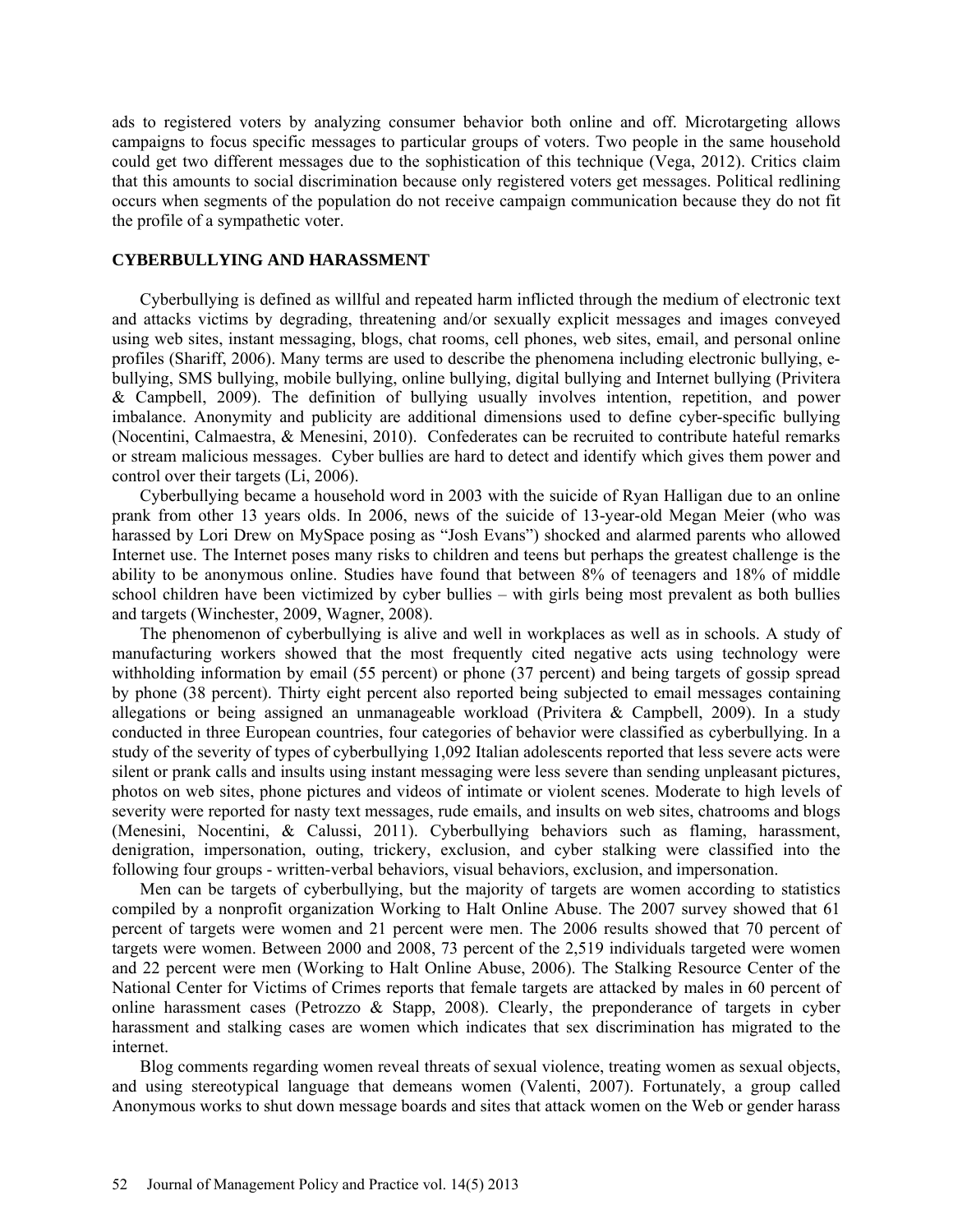women on the Web. Online harassment mirrors harassment that occurs face to face in the workplace. To escape harassers and bullies, female employees transfer jobs or leave their employment. Women respond in similar ways online by editing blogs or leaving websites to avoid abuse. This can negatively impact their professional and career goals.

Cyber harassment of women is trivialized and therefore not taken seriously by law enforcement. A 1999 Department of Justice report on cyberstalking showed that the majority of claims were not pursued. Officers were not trained to investigate and handle such cases and they advised victims to ignore the harassment. If prosecuted, harassers get minimal punishment such as a fine for a misdemeanor (Citron, 2009b).

Sixty percent of female web designers reported flaming, spamming, harassing posts, belligerent comments, death threats, and sexual harassment when they voiced feminist thoughts on their websites (Kennedy, 2000). Negative reactions include criticism of the website, derogatory insults against participants on the site, attempts to destroy the site by hackers, and threats to personal safety of participants. Most women were angry and frustrated by hostile responses to their postings and over a third reported feeling scared and frightened. In addition to the emotional distress experienced by the web site creators, others who read the negative comments also experienced fear. Some changed their sign-on credentials and identifiers to be more cautious about how they appear on the media. Women who express feminist views are more likely to get negative reactions. Also, sites that promote women in the military or other male dominated professions generate negative feedback. Of course, sites that present men as sexual predators and harassers get negative responses as well as sites that challenge the status quo (Kennedy, 2000). Conversely, others experienced positive reactions including support, encouragement, and a sense of community with other women on the Internet. Thus, the Internet may function as an equalizer that gives voice to women and their issues.

Bullying has moved from the schoolyard to the Internet and media attention has resulted in the adoption of legislation against cyberbullying in five states as of July, 2010. Federal legislation is pending (Hinduja & Patchin, 2010). The Megan Meier Cyberbullying Prevention Act has been proposed to make it a crime to "cause substantial emotional distress to a person using electronic means to support severe, repeated, and hostile behavior." Punishment may include fines and up to two years of imprisonment (Meredith, 2010). Under Title VII of the Civil Rights Act an employer's lax attitude toward email and Internet abuse can contribute to a hostile environment by allowing racial or sexual content to be distributed or failing to monitor work to prevent harassment (Panko & Beh, 2002). The Communications Decency Act prohibits the use of telecommunications devices to harass or annoy, including email, pictures, text, or faxes. The employer may be liable if they knew about or tolerated the conduct (Whitman, Townsend, & Alberts, 1999).

Organizations are increasingly monitoring employees' online activity to protect themselves against racial and/or sexual harassment claims. In a survey conducted by the American Management Association 63 percent of employers reported monitoring Internet use, 47 percent store or review emails, 15 percent view employees by video, 12 percent record phone messages and 8 percent review voice mail of employees in order to reduce risk of litigation or civil rights violations (Sinrod, 2001). Companies should adopt email and Internet use policies and inform employees of their right to review and monitor emails (Towns & Johnson, 2003).

### **CONCLUSION**

Social media may be regarded as a portal rather than a pitfall (Klass, 2012). Comparisons are made to the introduction of the telephone and related fears of dangerous outcomes to society, "men would be calling women and making lascivious comments, and women would be so vulnerable, and we'd never have civilized conversations again." (Klass, 2012). Perhaps a more balanced approach to social media and the Internet is needed. Considered as a rite of passage for youth, (Klass compared it to driving a car) it is neither good nor bad, but neutral. Young adults experience social media as part of the passage to adulthood and they learn how to socialize, test their independence, and learn about the world as they gain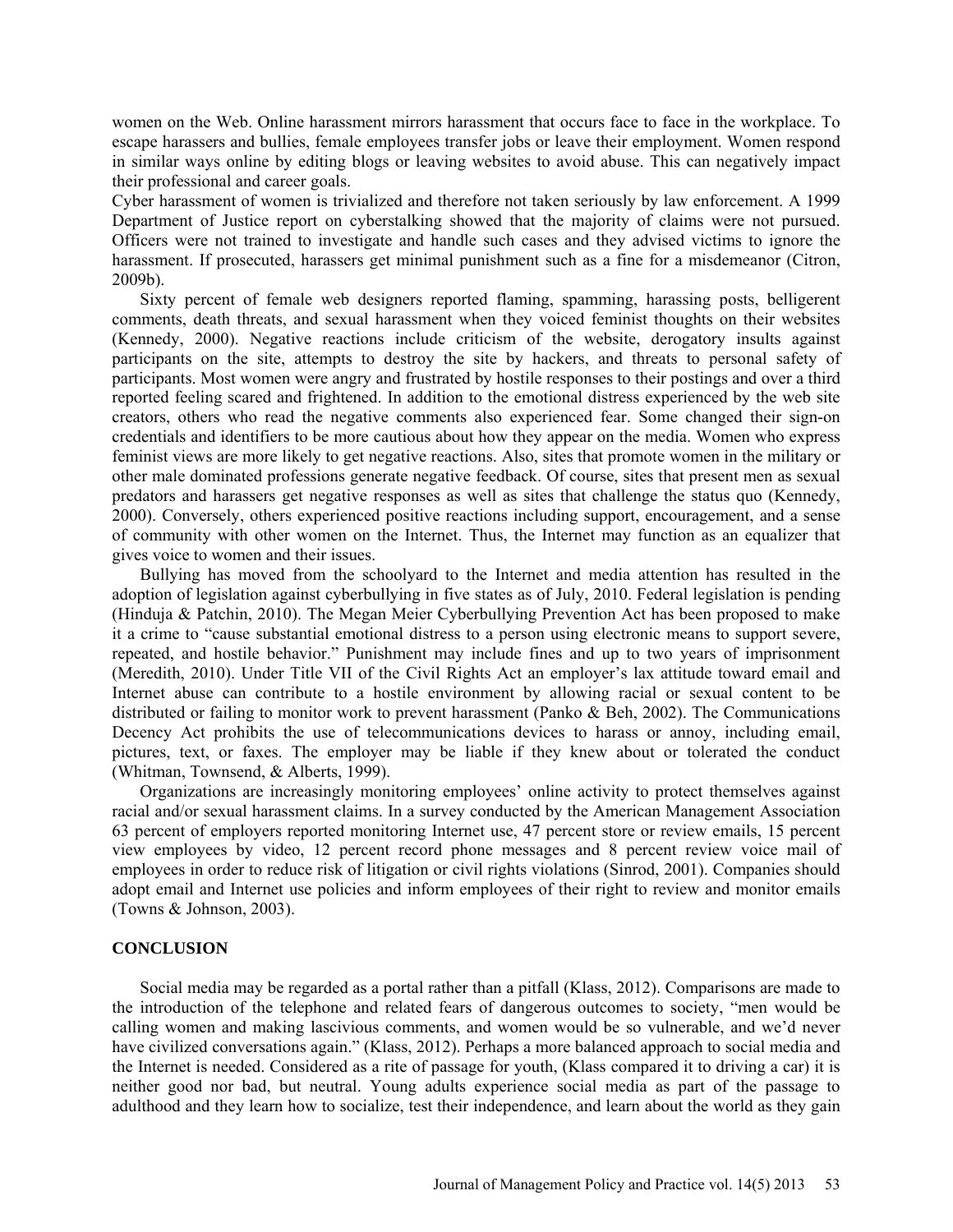communication skills. Parents need to manage the social development of their offspring and reduce the potential dangers or mistakes made online and serve as guides to use of the media. Social media is a platform that can facilitate the transition from childhood to independent adulthood. The technology can be seen as beneficial in that process. While the seriousness of cyberbullying and abuse on the Internet are very real problems, youths perceive bullying as "drama" while adults label it "bullying" (Klass, 2012). Problems with consumer privacy are frequently cite in the media targeting Google, Apple, Facebook,

Amazon, Sony and other internet services that have failed to build privacy safeguards into the design of their products. Privacy gets attention when a mishap occurs or the FTC enforces breaches or invasions. We cannot assume that consumers will simply stop using technology if they fear for their right to privacy. Although legislation is not ideal for anyone, the current default to self-regulation is clearly not working. "Companies need to look at privacy issues in terms of consumer needs, baking in privacy by design when building apps, so you're not trying to do it afterwards" (Bilton, 2012).

Weblining will only increase as computing affords companies the ability to predict human behavior even if it is not accurate at the individual level. Unfortunately we are often not aware of our rankings or profiles and we cannot verify their accuracy. Do we want a marketplace where only customers with a top tier profile get the best deals and best service? Are loyalty cards and their inherent benefits a form of snobbery? These are ethical questions that are not easily answered.

At a minimum, consumers should be informed of what data is tracked and how it is tracked, stored, and shared and should be given the choice to opt out if desired. We could then say that the practice was universalized and ethical as opposed to market practices that focus primarily on profitability for the firm at the expense of the consumer. Weblining is the antithesis of the difference principle that suggests that we benefit the least well off and give preferential treatment to the impoverished. Let's hope that future federal legislation affords a Consumer Bill of Rights that ensures fair and equitable treatment.

Cyberbullying should be attacked on legislative, educational, and organizational fronts. In addition to legislation discussed in this article, education is critical to ensure that targets know how to respond in an ethical and effective way to cyberbullying. The Student Internet Safety Act of 2009, the Adolescent Web Awareness Requires Education Act (AWARE), and the SAFE Internet Act are ways to fund education and research on cyberbullying and how to prevent it (Meredith, 2010). Web Wise Kids teaches kids ways to safely and effectively react to harassment online. Since technology continually evolves it is timely to respond with education and awareness rather than to wait for legislative solutions that can be slow and reactive as opposed to proactive. Others believe victims should ignore the abuse and the provocation will cease if the bully gets no reaction. Or, write a limited response that is direct and curt stating that you find the communication offensive and will not tolerate it (Richman & Iachan, 2010).

Discrimination and harassment are societal problems that must be addressed regardless of the medium used to negatively impact a segment of the population and cause personal and professional harm. The causes and solutions to these social ills remain the same regardless of the medium used to harass or discriminate.

### **REFERENCES**

Andrews, L. (2012). Facebook is Using You. *New York Times*, February 5.

Bilton, N. (2012). Disruptions: And the Privacy Gaps Just Keep on Coming. *New York Times*, February 19.

Chin-Hul L.J. & Kleiner, B. (1999). Discrimination in the Insurance Industry. *Equal Opportunity International,* 18, (5/6), 62-69.

Citron, D.K. (2009a). Law's Expressive Value in Combating Cyber Gender Harassment. *Michigan Law Review,* 108, 373- 414.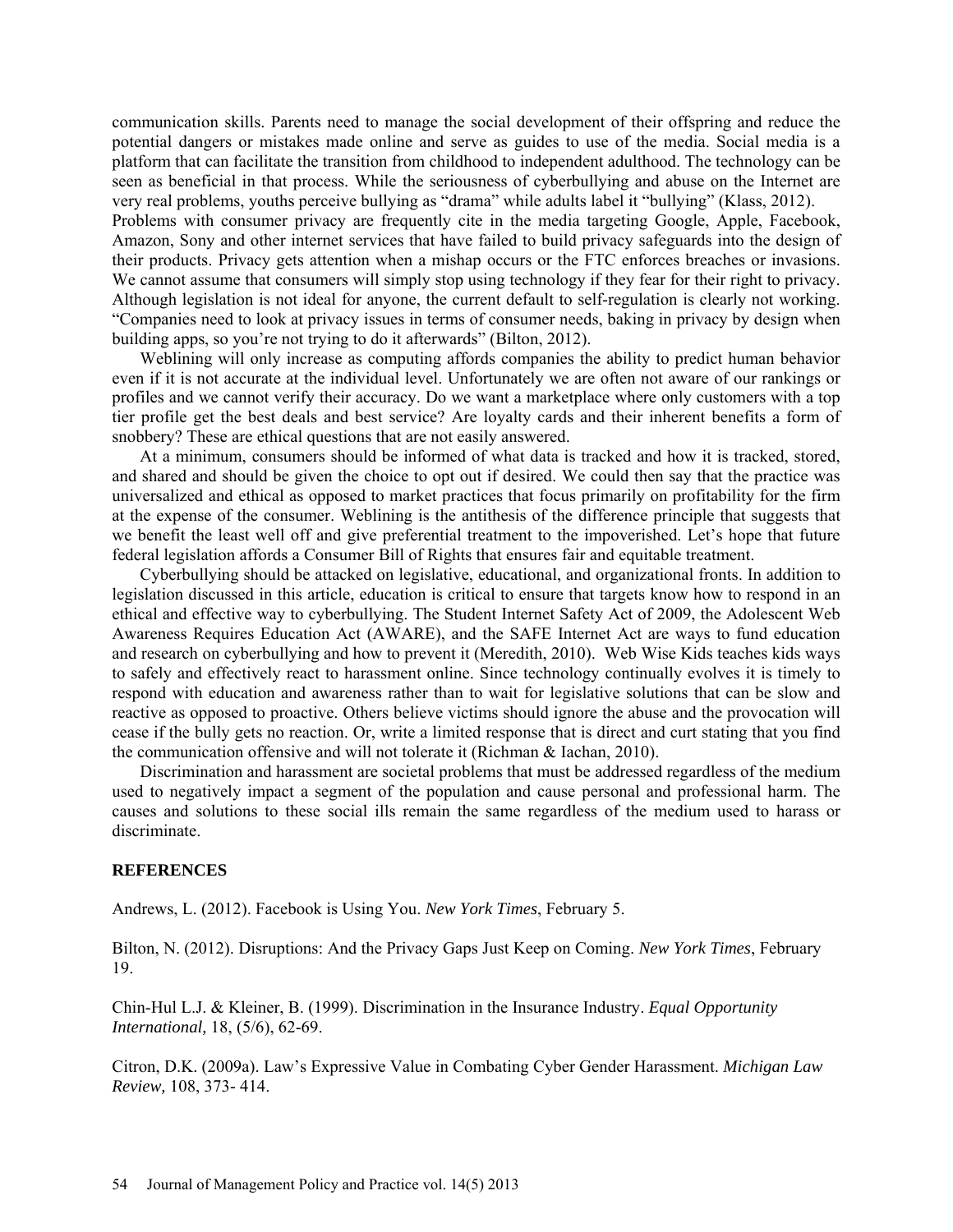Citron, D.K. (2009b). Cyber Civil Rights. *Boston University Law Review,* 61, 69 -75.

Clifford, S. (2008). Web Privacy on the Radar in Congress. *New York Times*, August 10.

Cohen-Almagor, R. (2010). Responsibility of and Trust in ISPs. *Knowledge Technical Policies,* 23, 381- 397.

Danna, A. & Gandy, O. (2002). All that Glitters is Not Gold*. Journal of Business Ethics,* 40, (4) 373-387.

Dyson, E. (2008). Reflections on Privacy 2.0. *Scientific American,* September, 50-55.

Friedman, B. (2012). Privacy, Technology and Law. *New York Times,* January 24.

Friesen, G.B. (2006) The Peril and Promise of Internet-enabled Information Flow. *Consulting to Management,* 17, (2), 37-41.

Garven, J. (2002). On the Implications of the Internet for Insurance Markets and Institutions. *Risk Management and Insurance Review,* 5, (2), 105-117.

Hinduja, S. & Patchin, J. (2010). State Cyberbullying Laws: A Brief Review of State Cyberbullying Laws and Policies. Cyberbullying Research Center (July, 2010). Retrieved from [http://cyberbullying.us.](http://cyberbullying.us/)

Holbrook, R. & Kulick, C. (2001). Customer Perceptions of Justice in Service Transactions: The Effects of Strong and Weak Ties. *Journal of Organizational Behavior,* 22, (7), 743-757.

Iyer, G. (2002). Linking Web-based Segmentation to Pricing Tactics. *Journal of Product and Brand Management,* 11, (4), 288-302.

Kennedy, T. (2000). An exploratory study of feminist experiences in cyberspace. *Cyberpsychology and Behavior,* 3(5), 707-719.

Klass, P. (2012). Seeing Social Media More as Portal Than as Pitfall. *New York Times,* January 10.

Li, Q. (2006). Cyberbullying in Schools: A Research of Gender Differences. *School Psychology Internationa*l, 27, (2), 157–170.

Lohr, S. (2012). The Age of Big Data. *New York Times*, February 12.

Marquess, K. (2000). Redline may be Going Online. *ABA Journal,* 86, (8), 80-83.

Menesini, E., Nocentini, A., & Calussi, P. (2011). The Measurement of Cyberbullying: Dimensional Structure and Relative Item Severity and Discrimination. *Cyberpsychology, Behavior, and Social Networking,* 14, (5), 267-274.

Meredith, J. (2010). Combating Cyberbullying: Emphasizing Education over Criminalization. *Federal Communications Law Journal,* 63, (1), 311-340.

Milne, G. (2000). Privacy and Ethical Issues in Database/Interactive Marketing and Public Policy*. Journal of Public Policy and Marketing,* 19, (1), 1-7.

Nissenbaum, H. (2004). Privacy as Contextual Integrity. *Washington Law Review*, 79, 101–139.